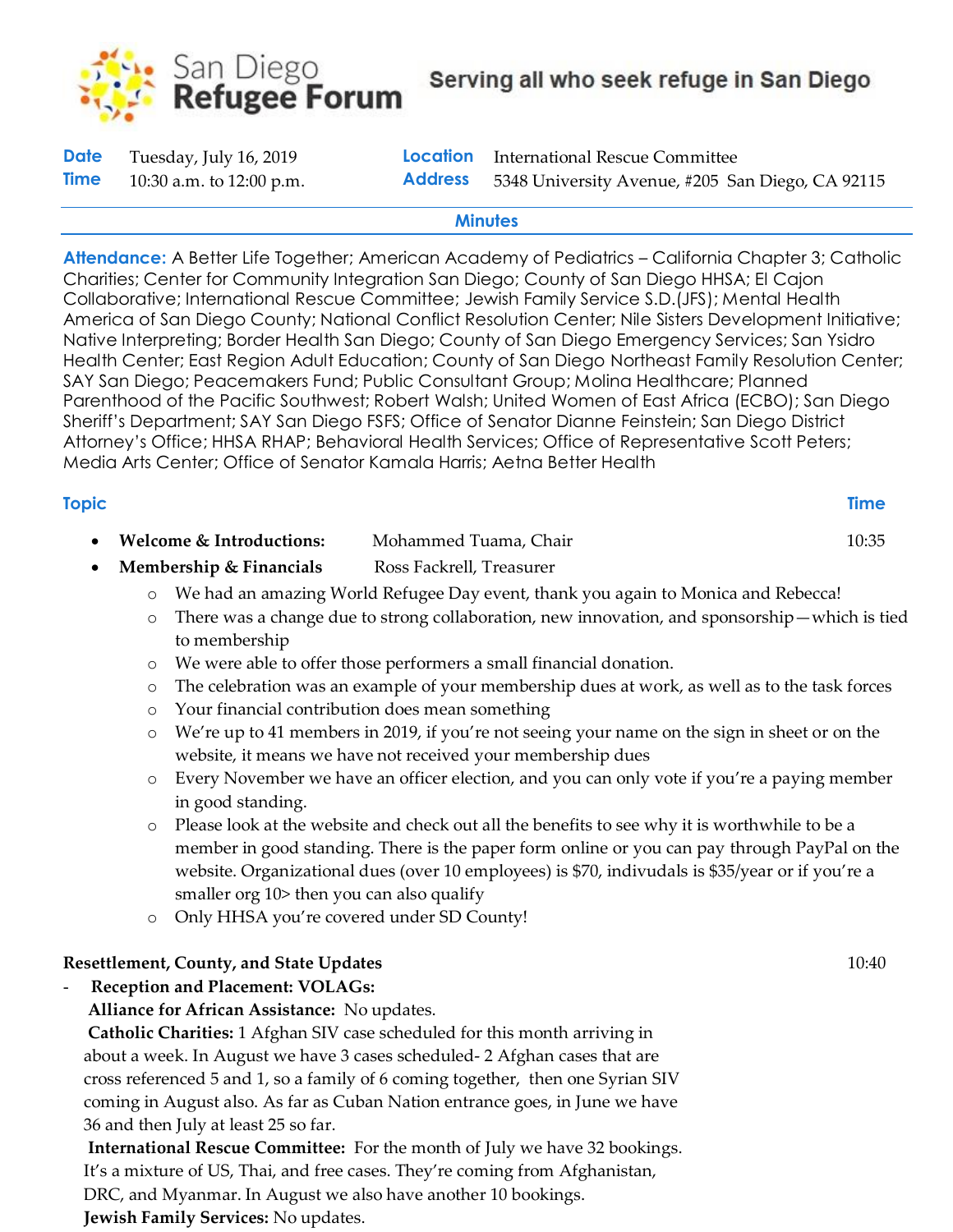

Serving all who seek refuge in San Diego

# **County of San Diego:**

- Abdi Abdillahi, County Refugee Coordinator
- Overall for the month of June we had 91. Primary refugees were 38 (42%) out of 91, Cuban nation 36 (40%) and then two trafficking victims and SIV is 12 (13%). For the year we have 641. Primary refugees were 277 (43%), Secondary immigrants were 4, Asylee 37, Cuban 179 (28%), trafficking 5, SIV 139 (22%).
- For June we have 9 Syrians. No refugees from here, but the ones coming were already on the pipeline a couple years ago before the ban.
- For this month out of 91, 76 were from families, 15 for RCA cases (singles or couples with no children). Details are posted on the website.
- Based on last month at the SAC meeting, I don't think we can reach the 30,000 limit that the president set this year
- Last year we had 40,000 and we only had about 22,500 or 24,000 at the most
- As of May 31<sup>st</sup> we were at about 22,000 so we still have another 8,000 to go and no one from the resettlement agencies expects that to be met

# - **State Advisory Committee:**

- o Abdi
- $\circ$  Next meeting sept. 18<sup>th</sup> in sacramento.
- o Can call the 800 number if you have any questions or concerned.
- o Last three to four meetings were asylum seekers which is big in California
- o Asylum seekers don't have any benefits except medi-cal for kids up to 19 and adults they have emergency health, but that's it
- o Please call into the next meeting and try and participate

# - **County Refugee Health**

- o We saw about 32 patients last month
- o Half from Afghanistan about 20% from the Congo, and Haiti was the primary country of origin.
- o Please check with your cases to make sure they're linked with primary care. They might not know how to navigate the health system, which we've especially seen with the Congolese arrivals.
- o Women that may have been on birth control, like Depravera, while they're in the camps, there may be a lag time, so please just check in to see what they might have been on. They might need to see a reproductive health provider so they don't have unintended pregnancies, which affects their resettlement. Check in with your women arrivals!

# **Task Force Updates:** 10:50

# **Advocacy Task Force:**

The Task Force is inactive and currently looking for co-chairs to restart the task force. Please email Rebecca Miranda at [Rebecca.miranda@panasd.org](mailto:Rebecca.miranda@panasd.org) for more information and to get more involved.

# **Asylee/Asylum Seeker Task Force:**

Our next meeting will be on July 23<sup>rd</sup> and the details for a time and location will be sent out. It may be hosted at the migrant shelter, so RSVPs are necessary. We're also in the process of finalizing asylum seeker orientations in partnership with IRC and other task force members. Please email Rebecca Miranda at [Rebecca.miranda@panasd.org](mailto:Rebecca.miranda@panasd.org) for more information and to get more involved.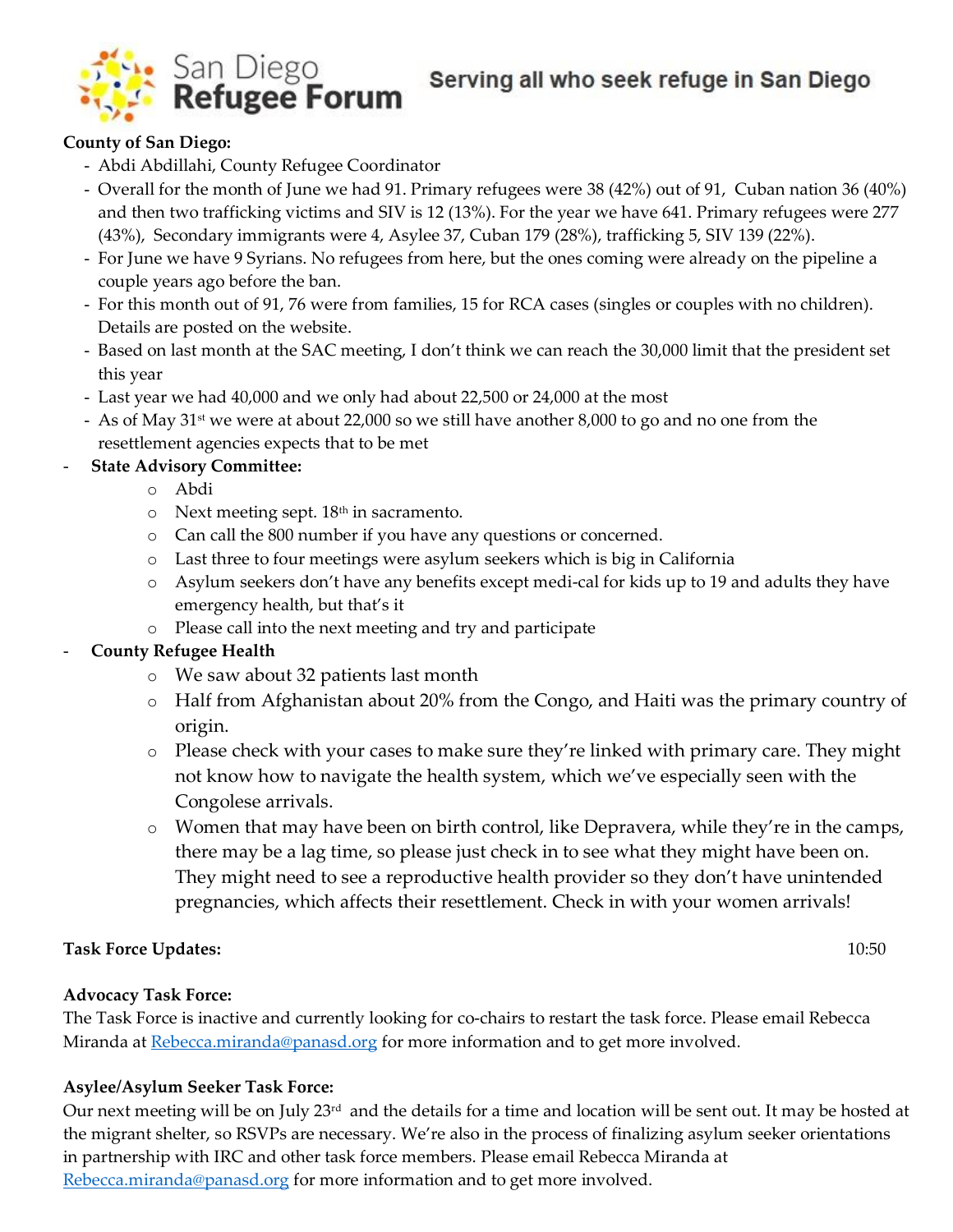

**Domestic Violence Task Force**: No updates.

**Employment Task Force:** No updates.

**Health Task Force**: No updates.

**World Refugee Day:** Thank you to all the members for making this happen, especially the task force chairs. So far everyone has been saying that this has been the best Refugee Day Celebration ever. Abdi says this was the best so far! This was due to all of you that we were able to make this a bigger and better event and thank you to the sponsors. What was different about this event was that we asked for sponsorship, had a stronger committee, more volunteers and talent for performers, as well as lots of agencies that signed up to table, great advertising, an accessible location, and more food. There will be at a Middle Eastern lunch as a thank you to the task force. We had over 600 people in attendance, compared to last year's 300, about 40 booths representing different agencies, and a lot more community support, and everyone was dancing!  $\odot$ 

#### • **Focus Discussion:**

Topic: Bylaws and Task Forces

- Please contact Mohammed if you're interested in joining the ad hoc bylaws committee or the legal resources task force.
- We may combine the asylum and advocacy task force or have one combine with this new legal resources task force.
- Attendee comment: Please make sure to include translators on these task forces.

**Community Announcements: All 11:20** 

- Sheriff's department It is Domestic Violence Awareness month in October. If you're interested, please contact the DV coordinator. We'd love to collaborate and support with this.
- Mental Health America: We're offering free Mental Health First Aid Training available throughout the county. It's an 8-hour certification and you become a mental health respondent for 2 years. It's a really amazing opportunity.
- Public Consultant Group My name is Carol Crisp, I'm the outreach specialist and work with community agencies and employees. I have about 20 years of experience. I'm encouraged by this group and represent the entire region except the north.
- Madeline from Native Interpreting- We have partnered with SDUSD to offer a course on interpreting for special education IEP meetings. It's a 6 part 6 week introductory course for two hours a day, so just going over special ed services, rights, and interpreter skills and their role in the IEP process. It will be at Kimber Elementary. The enrollment fee \$150 and you can enroll on the website and I'll also send an email out.
- Maria for HHS Northeast Family Resource Center. I work in partnership with SAY San Diego at Crawford High School. I'm in charge of all the CalFresh, Medi-Cal, and CalWorks in the community. I have been working with members from the IRC to obtain benefit letters. If your clients have any question about their status on medical please feel free to reach out. I cannot speak to you regarding your client but I can speak with you and your client. I work one on one with the client at SAY San Diego Crawford. Contact me if you have any questions.
- Lucia for SAY SD Crawford- We will be hosting a resource fair next Thursday, July 25<sup>th</sup> and the population would be students attending Crawford High School. If your organization is trying to engage high school age students this is a great opportunity to share about your program and

11:10